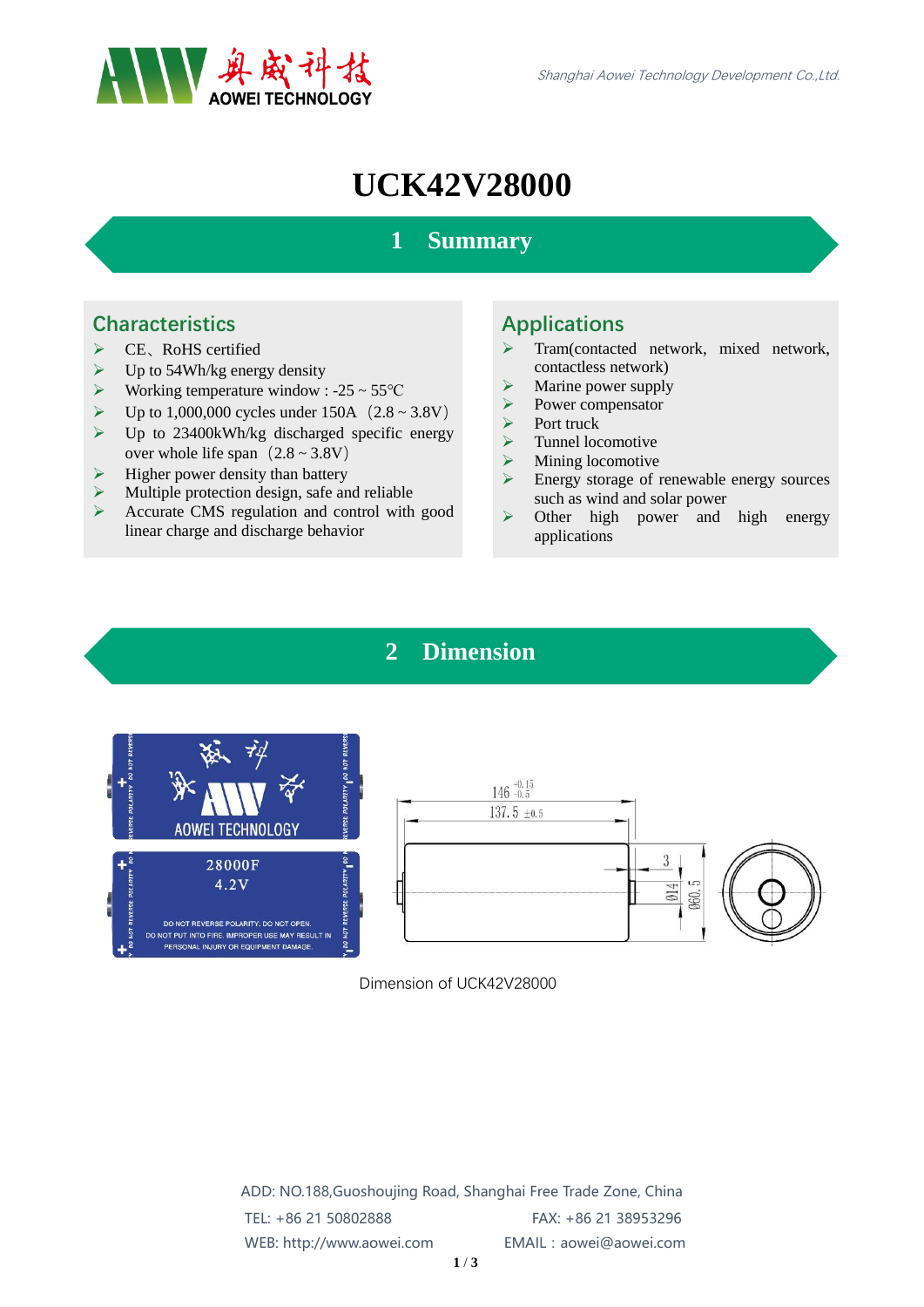

## **3 Product Specification**



Discharge curves under  $2.8 \sim 4.05$ V (left) and  $2.8 \sim 3.8$ V (right) of UCK42V28000

| <b>Part Number</b>                                                                                                                                    | <b>UCK42V28000</b>             |
|-------------------------------------------------------------------------------------------------------------------------------------------------------|--------------------------------|
| Operating Voltage Window (V)                                                                                                                          | $2.8 \sim 4.05$                |
|                                                                                                                                                       | $2.8 \sim 3.8$                 |
| Nominal Capacitance (F)                                                                                                                               | 28000                          |
| DC Resistance (m $\Omega$ )                                                                                                                           | 0.35                           |
| Stored Energy (Wh)                                                                                                                                    | 46 $(2.5 \sim 4.2 V)^{8}$      |
|                                                                                                                                                       | 34 $(2.8 \sim 4.05V)$          |
|                                                                                                                                                       | 22 $(2.8 \sim 3.8V)$           |
| Energy Density (Wh/kg)                                                                                                                                | 54 $(2.5 \sim 4.2 V)^{8}$      |
|                                                                                                                                                       | 41 $(2.8 \sim 4.05V)$          |
|                                                                                                                                                       | 26 $(2.8 \sim 3.8 V)$          |
| Standard Charge/Discharge Current (A)                                                                                                                 | 150                            |
| Maximum Charge/Discharge Current(<20s) (A)                                                                                                            | 280                            |
| Cycle Life (cycles)                                                                                                                                   | 50000 $(2.8 \sim 4.05V)$       |
|                                                                                                                                                       | $1,000,000$ $(2.8 \sim 3.8 V)$ |
| Weight $(g)$                                                                                                                                          | 830                            |
| Operating Temperature (°C)                                                                                                                            | $-25 \sim +55$                 |
| Storage Temperature $(^{\circ}C)$                                                                                                                     | $-30 \sim +60$                 |
| <sup>§</sup> Remark: Stored Energy and energy density are tested according to article 6.2.5 in QC/T 741-2014 Ultra-capacitor for electric<br>vehicles |                                |

ADD: NO.188,Guoshoujing Road, Shanghai Free Trade Zone, China TEL: +86 21 50802888 FAX: +86 21 38953296 WEB: http://www.aowei.com EMAIL:aowei@aowei.com